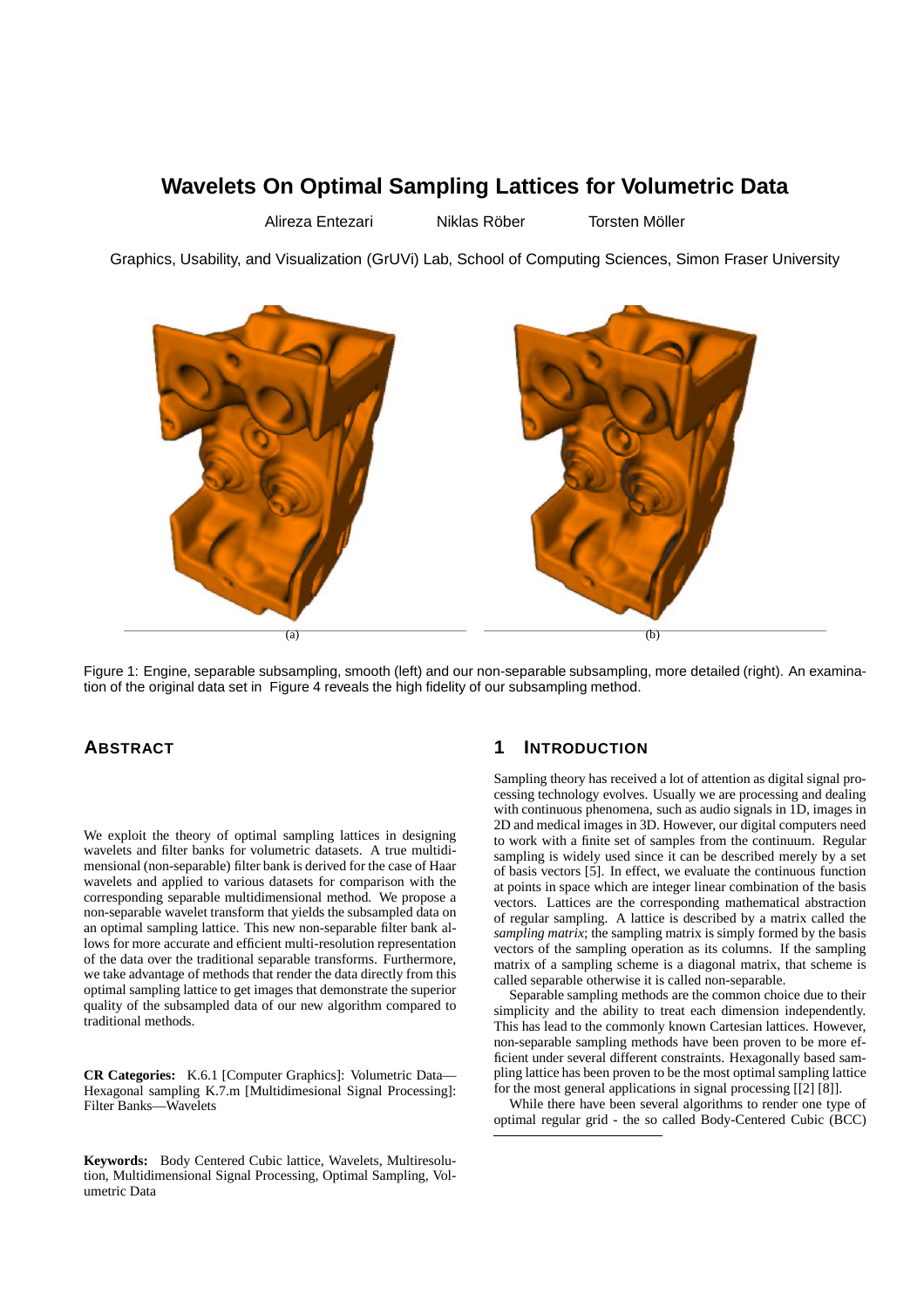[[1] [9]], there has been very little investigation on how to manipulate data on these lattices. In this paper we will present an algorithm for the creation of a multi-resolution pyramid on optimal regular lattices, such as the BCC lattice.

Due to simplicity, today's 3D scanners obtain samples on a Cartesian lattice; hence all of the existing real datasets that are captured by various modality scanners are sampled on the Cartesian lattice. For this reason, the algorithm proposed in this paper operates directly (without any re-sampling step) on the Cartesian lattice. Our proposed non-separable filter bank has been designed in a manner that creates the subsampled data on an optimal BCC lattice from a given Cartesian lattice. Hence, this method preserves more frequencies with the same amount of samples in comparison with the commonly used separable subsampling.

Another advantage of using non-separable wavelets is the flexibility that they offer in terms of filter design. When designing wavelets, it is desired that the basis functions be orthogonal and have linear phase. Nonetheless, it has been proven that achieving these two goals in one solution is impossible when designing one dimensional wavelets with higher order than the Haar wavelets. While the separable methods suffer from this restriction, non-separable wavelets in multi-dimensions can achieve both orthogonality and linear phase in one solution [6].

While previous methods struggle to demonstrate the superiority of hexagonal sampling due to the lack of hexagonally acquired data [[8] [1] [9]], we are able to demonstrate that our hexagonally subsampled data is in all cases superior in quality to the Cartesian data of the same size obtained through a comparable algorithm. Furthermore our proposed non-separable subsampling method is computationally more efficient than equivalent separable methods.

In Section 2 we summarize previous work in the fields of wavelet design and optimal sampling. Section 3 introduces the idea of non-separable subsampling which is followed by a wavelet filter design in Section 4. Section 5 shows the details of our algorithmic implementation, and our results follow in Section 6. We conclude our paper in Section 7 with a summary of our results and future research.

# **2 RELATED WORK**

Optimal sampling structures have recently received a lot of attention in the field of volume rendering. [8] discusses the use of one of the optimal sampling lattices for volumetric data, called Body Centered Cubic (BCC) lattice. They illustrate the efficiency of this sampling lattice by comparing the quality of images rendered from the original data sampled on a Cartesian lattice with resampled data on a BCC lattice. During the resampling process they increase the sampling distance so that the BCC sampled volume has about 30% less samples yet still represents the same frequency spectrum as the original data on the Cartesian lattice. While there are visible differences it is inconclusive which one is superior in quality. One has to keep in mind, that the sampling artifacts for the BCC lattice will play a non-trivial role.

The BCC sampling lattice contains sampling points on a regular cube plus an extra sample in the center of the cube as illustrated in Figure 2.

The BCC sampling lattice can be described by the basis vectors that are the columns of the BCC sampling matrix:

$$
\boldsymbol{V}_{bcc} = \left[ \begin{array}{ccc} T_b & -T_b & T_b \\ -T_b & T_b & T_b \\ T_b & -T_b & T_b \end{array} \right]
$$

where  $T_b$  is the sampling distance along each axes. Similarly, the Cartesian sampling lattice can be described by the basis vectors that



Figure 2: The BCC sampling lattice

are the columns of the Cartesian sampling matrix:

$$
\bm{V}_{cc} = \left[ \begin{array}{ccc} T_c & 0 & 0 \\ 0 & T_c & 0 \\ 0 & 0 & T_c \end{array} \right]
$$

where  $T_c$  is the sampling distance for the Cartesian sampling lattice. Under the assumption of spherically band-limited data, Theußl et al [8] showed that using the BCC sampling lattice one can increase the BCC sampling distance  $T_b$  by  $\sqrt{3/2}$  without creating any aliasing. This means that almost 30% less samples on the BCC lattice are just enough to preserve the high frequencies that exist in the original data.

Hence we conclude that the BCC lattice is a much more efficient lattice for capturing a signal than the Cartesian lattice. In fact, when we obtain the exact same number of samples using a BCC lattice and a Cartesian lattice, BCC sampled data preserves more details (higher frequencies) of the original data when compared to Cartesian sampled data. This amounts to a higher quality subsampling of the original data source, assuming we are able to use the same amount of data for Cartesian as well as for BCC data. This is the main motivation of our work throughout this paper.

The theory of subsampling has been previously studied in the signal processing community mainly for image processing applications. The theory has also been developed for higher dimensional signals [[17] [6] [13]]. However, the application of multidimensional subsampling has been focused on digital video processing where the time axes is treated as the third dimension of the signal [[7] [18] [19]]. A concern raised in the application of threedimensional signal processing of digital video is that the third axes differs from the first two axis. In other words, the way data is distributed along the time axes is uncorrelated with the way data is distributed along X and Y axis. This issue remains as the main disadvantage of applying three-dimensional subsampling to video signals. However, volumetric data is a perfectly suitable application area of the optimal subsampling methods since we are dealing with a true three-dimensional signal.

Before the use of BCC data can be accepted by the mainstream, efficient rendering techniques need to be established. Theußl et al [8] have adapted splatting to render BCC data. Since splatting is an inherent blurry technique it comes as no surprise that the resulting images were blurry. Neophytou et al [9] adapted Shear-Warp to three-dimensional BCC lattice and four-dimensional  $D_4^*$ lattice with great results. Carr et al [1] have introduced efficient isosurface extraction algorithm on BCC data and have analyzed their quality and efficiency. However, up to this date no "real" BCC data has been available in order to put these algorithms to a test. This paper will provide such data. Currently we are also developing algorithm for the rendering of BCC grids using texturing hardware. While these algorithms have been used for some of the renditions in this paper, we refer the interested reader to Röber et al  $[10]$ .

#### **3 SUBSAMPLING MATRIX**

Wavelet decomposition in 3D is usually obtained through a tensor product of 1D wavelets; i.e. the wavelet decomposition is applied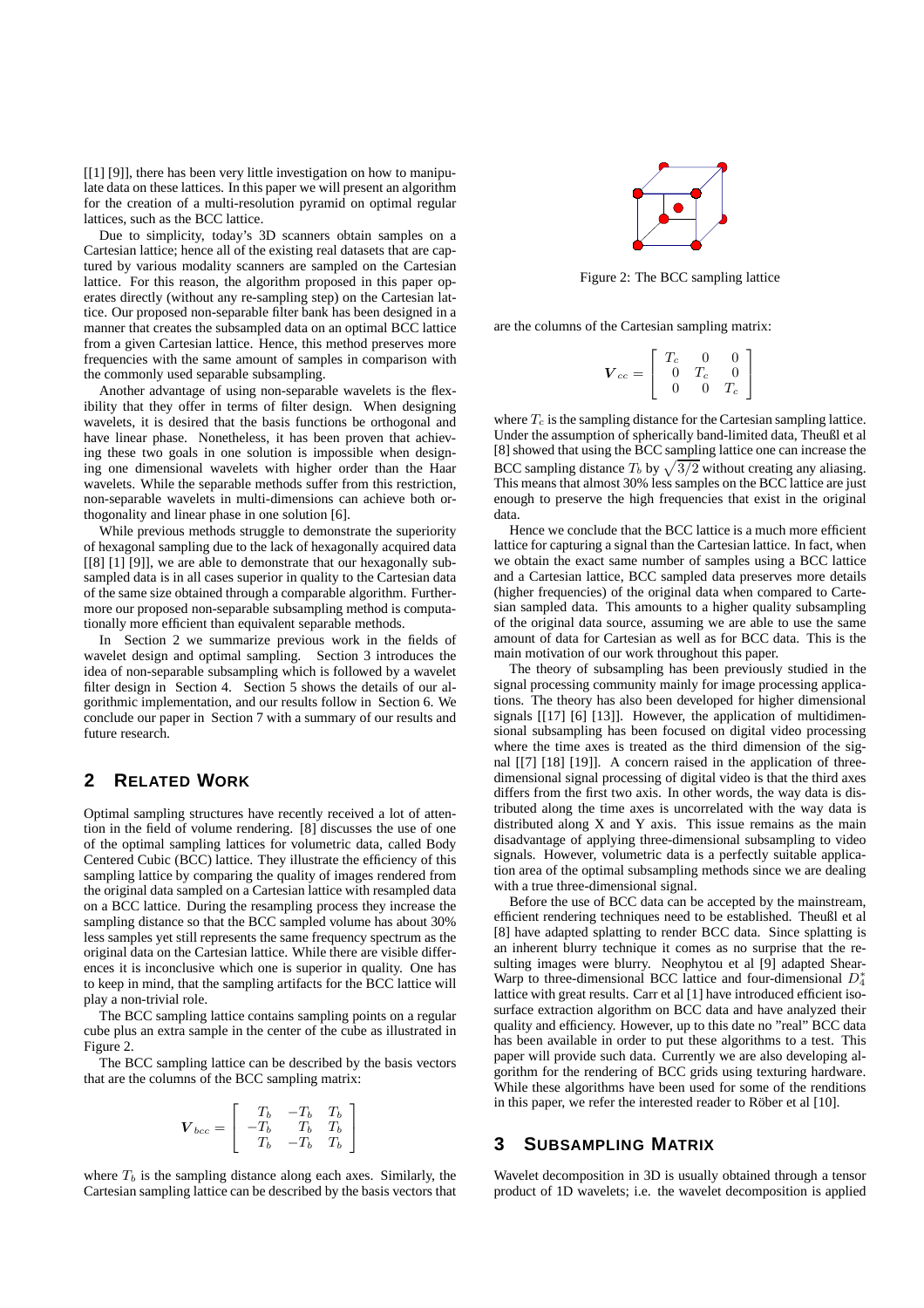along each axis in the signal (separable wavelets). Our contribution in this paper is to derive a perfect reconstruction filter bank that subsamples the 3D Cartesian sampled data in a non-separable fashion resulting in subsamples that are located on Body Centered Cubic lattice. This means that during the subsampling process we preserve as many high frequencies as theoretically possible due to the close packing achieved by the BCC lattice.

In one dimensional signal processing, a subsampling operation is defined as  $y[n] = x[s \cdot n]$  where s is an integer denoting the ratio of the number of total samples to the samples preserved,  $x$  is the original signal and  $y$  is the signal after subsampling. This equation in higher dimensional spaces still holds, with the difference that the scalar s turns into a subsampling matrix  $D$  which is a square matrix of full rank and its size is the same as the dimensionality of the problem. The columns of this matrix are the basis vectors representing the lattice. Let  $n$  be an integer vector, then the subsampling operation in defined as:

$$
y[n] = x[Dn] \tag{1}
$$

Thissampling matrix is represented on the lattice by a *fundamental parallelepiped*, which is formed by the basis vectors (columns of  $D$ ). The subsampling process partitions the signal into copies of the fundamental parallelepiped that tile the entire signal space. It then replaces every parallelepiped with one sample. The fundamental parallelepiped for the 2D subsampling matrix

$$
D = \left[ \begin{array}{cc} 1 & 1 \\ 2 & -2 \end{array} \right] \tag{2}
$$

is illustrated in red in Figure 3.

.



Figure 3: Subsampling using sampling matrix  $D$  in Equation 2

Analogous to the 1D example where every s samples are replaced by one sample, in the multidimensional case every  $N =$  $|\det D|$  samples are replaced by one sample. These N samples are contained in one fundamental parallelepiped formed by the subsampling matrix.

Instead of simply replacing  $N$  samples with one that is picked from the samples to be replaced (as indicated in Equation 1), we typically want to filter the data first (smoothing). This technique is basically a wavelet decomposition of the signal. For designing wavelet filters in multidimensional signal processing, we need to find filter coefficients  $h_n$  and a function  $\psi(x)$  that satisfy the dilation equation using the subsampling matrix  $\mathbf{D}$ :

$$
\psi(x) = \sum_{n} h_n \psi(Dx - n) \tag{3}
$$

As discussed in Section 4 perfect reconstruction filter banks have close ties with wavelet transforms. We compute the corresponding wavelet transform by designing a perfect reconstruction filter bank and iterating on its lowpass band signal.

#### **3.1 Coset Analysis**

A subsampling matrix  $D$ , reduces the signal cardinality by:

$$
N = |\det \mathbf{D}| \tag{4}
$$

This is true regardless of the dimensionality of the signal since the volume of the fundamental parallelepiped is  $\det D$  and the subsampling process replaces every parallelepiped with one sample. Every sample inside the fundamental parallelepiped belongs to a *coset*. A coset is the set of all sample points in the signal that rest on the same relative position within the fundamental parallelepiped on all of the copies of the fundamental parallelepiped throughout the signal. Roughly speaking one could compare the cosets to all possible "remainder" terms after a "division" by  $D$ . Since there are  $N$  samples inside the fundamental parallelepiped, there are  $N$ cosets. Every coset is represented by a vector from the origin to the position of the sample in the fundamental parallelepiped. Figure 3 demonstrates different locations inside two of the fundamental parallelepipeds with different colors; the samples belonging to the same coset have the same color. By inspection, the vectors representing the cosets in Figure 3 are:

$$
\boldsymbol{k}_0 = \left[ \begin{array}{c} 0 \\ 0 \end{array} \right], \boldsymbol{k}_1 = \left[ \begin{array}{c} 1 \\ 1 \end{array} \right], \boldsymbol{k}_2 = \left[ \begin{array}{c} 1 \\ 0 \end{array} \right], \boldsymbol{k}_3 = \left[ \begin{array}{c} 1 \\ -1 \end{array} \right]
$$

Coset analysis has very close ties to the polyphase analysis discussed in Section 4.1. Because of this close relationship, in order to design perfect reconstruction filter banks, we need an algorithm to find the cosets of a subsampling matrix.

The coset vectors, satisfy the division theorem in vector arithmetic. This means that they are valid remainders in the division:  $n = Dm + k_x$  where  $0 \le x < N$ . Therefore, we can find the unique coset vectors for every subsampling matrix. Let  $v_1, v_2, \cdots, v_d$  represent the basis vectors of the subsampling lattice (columns of  $D$ ). Then, every sample point in the underlying lattice with coordinates *n* can be expressed as  $n = \sum_{i=1}^{d} c_i v_i$ . Then, according to Cramer's rule we have:

$$
c_i = \frac{\det[v_1 \cdots v_{i-1} n v_{i+1} \cdots v_d]}{\det[v_1 \cdots v_{i-1} v_i v_{i+1} \cdots v_d]} = \frac{\det[v_1 \cdots v_{i-1} n v_{i+1} \cdots v_d]}{N}
$$

Since the  $v_i$ 's and  $n$  are all integer vectors and the determinant of an integer matrix is an integer, every  $c_i$  is a rational number. Therefore, every  $c_i$  has an integer part  $a_i$  and a fractional part  $f_i$ which is a rational positive number less than one. The vector  $a =$  $[a_1 \cdots a_d]^t$  denotes the fundamental parallelepiped that the sample at *n* resides in; the vector  $f = [f_1 \cdots f_d]^t$  determines which coset this sample belongs to. For each fractional part we have:  $f_i = \frac{x}{N}$ where  $0 \leq x \leq N$ . Therefore, we can determine all coset vectors by a linear combination of the basis vectors  $v_i$  with the fractional numbers  $g_i = \frac{x}{N}$  where  $0 \le x < N$ . If the vector  $k = Dg$  is an integer vector, then the vector  $k$  is a coset vector.

#### **3.2 BCC Subsampling**

The Body Centered Cubic lattice is described in [8] by :

$$
\boldsymbol{V}_{bcc} = \left[ \begin{array}{rrr} 1 & -1 & 1 \\ -1 & 1 & 1 \\ 1 & 1 & -1 \end{array} \right]
$$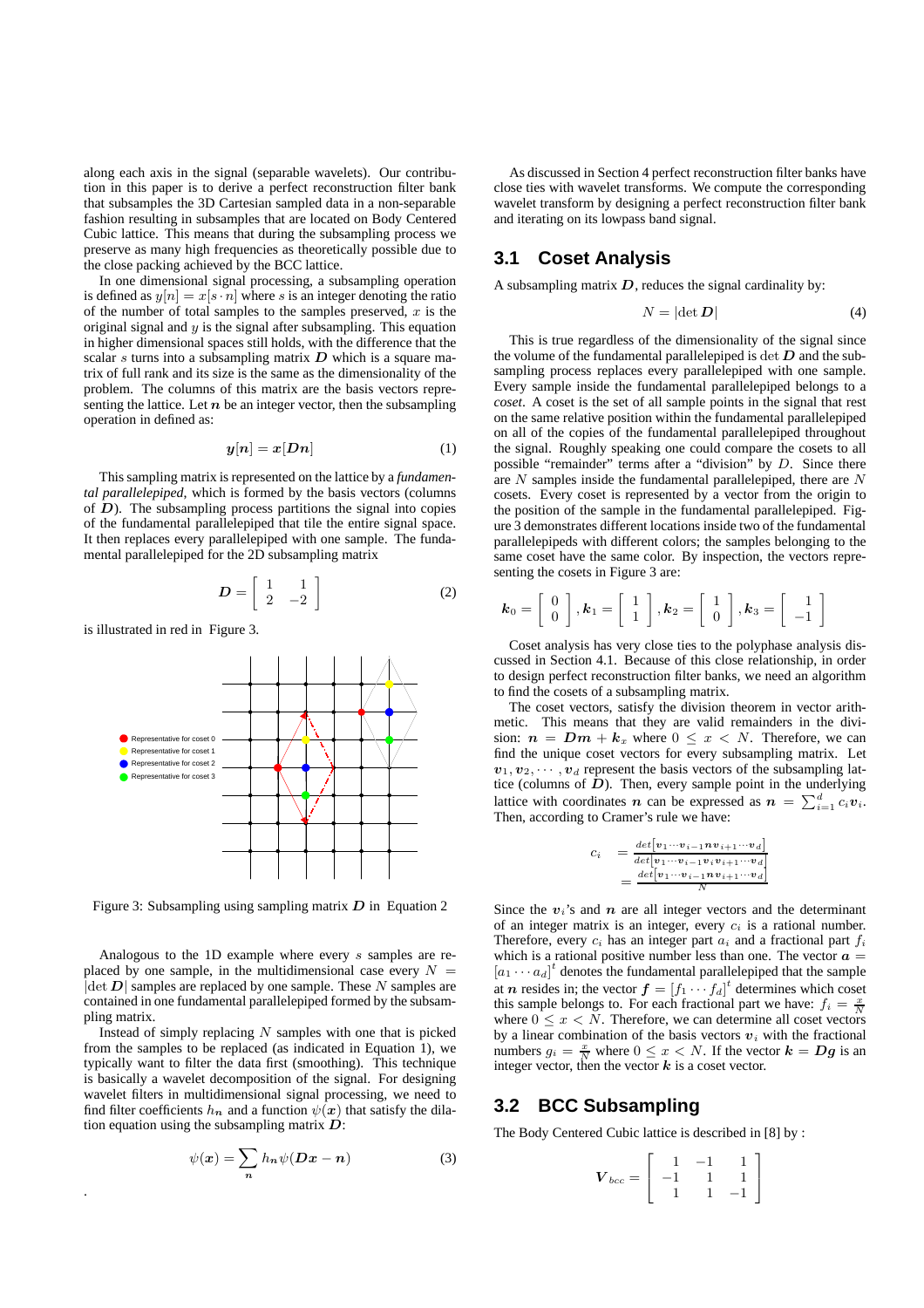Our objective is to design a perfect reconstruction filter bank that uses the BCC matrix  $V_{bcc}$  for subsampling and computes the wavelet transform of the signal as in Equation 3. However, this matrix is not suitable for satisfying the dilation equation. A necessary condition for a matrix to satisfy the dilation equation is that the absolute value of all of its eigen-values be strictly greater than one [6]. However, the eigen-values of this sampling matrix are:  $\lambda_1 = 2.0, \lambda_2 = -2.0, \lambda_3 = 1.0$ . This sampling matrix is not suitable for dilation since  $\lambda_3 = 1.0$  and no dilation is obtained in one dimension while the other two dimensions dilate. To be more precise, when subsampling by  $V_{bcc}$ , the axis along the third eigenvector does not participate in the dilation process.

Moreover, in order to obtain a multiresolution scheme so that the geometric proportions of the objects in the lower resolutions are preserved, we need to dilate equally along all three axes. Hence, we desire equal eigen-values. Fortunatly there is more than one matrix that describes the same sampling lattice [17]. In fact, all matrices that are obtained by multiplying  $V_{bcc}$  with an integer unimodular matrix E (i.e. det  $E = 1$ ) represent the same lattice, they only index the samples differently.

We designed a procedure to search the space of all  $3 \times 3$  integer triangular matrices  $E$  with the diagonal elements being 1 or -1:

> 1  $\overline{1}$

$$
E = \left[ \begin{array}{ccc} (-1)^i & a & b \\ 0 & (-1)^j & c \\ 0 & 0 & (-1)^k \end{array} \right]
$$

where  $i, j, k \in \{0, 1\}$  and  $a, b, c \in \{0, \pm 1, \pm 2\}$ . It is easy to see that E is a unimodular matrix. We checked the product  $E \times V_{bcc}$ for its eigen-values. If the absolute value of all eigen-values are equal and strictly greater than one, then the corresponding matrix  $E$ would be a candidate unimodular matrix. We picked the candidate with the smallest elements since its fundamental parallelepiped is the least sheared. As a result we obtain

$$
D = \begin{bmatrix} -1 & 1 & 0 \\ 0 & 1 & 0 \\ 0 & 0 & -1 \end{bmatrix} \times V_{bcc} = \begin{bmatrix} -1 & 0 & -1 \\ 1 & 0 & -1 \\ -1 & 2 & 1 \end{bmatrix}
$$
 (5)

This matrix is perfectly suitable for our dilation equation since  $|\lambda_1| = |\lambda_2| = |\lambda_3| = 4^{1/3}$ . Moreover, we obtain  $D^3 = 4^3 I$ . Indeed, after applying the down-sampling matrix  $D$  once we convert a Cartesian lattice to a BCC lattice. After applying D a second time  $(D^2)$  we create the samples on another lattice called Face Centered Cubic (FCC). This lattice is another optimal sampling lattice which is the reciprocal of the BCC lattice [8]. Finally, after three applications of our down-sampling matrix  $D$  we end up on a separable Cartesian lattice again. Hence, we can recursively run the downsampling process and compute the wavelet transform through iterating on the lowpass band of the filterbank. This is described in detail in Section 4. The vectors representing the cosets of this matrix are:

$$
\boldsymbol{k}_0 = \left[ \begin{array}{c} 0 \\ 0 \\ 0 \end{array} \right], \boldsymbol{k}_1 = \left[ \begin{array}{c} 0 \\ 0 \\ 1 \end{array} \right], \boldsymbol{k}_2 = \left[ \begin{array}{c} -1 \\ 0 \\ 0 \end{array} \right], \boldsymbol{k}_3 = \left[ \begin{array}{c} -1 \\ 0 \\ 1 \end{array} \right] \quad (6)
$$

### **4 WAVELETS AND FILTER BANKS**

Wavelet theory has been a popular theory in applied mathematics due to its flexibility and wide range of applications in various fields. The main advantage of wavelet analysis in comparison to Fourier analysis is its locality property. While Fourier analysis merely states which high frequencies exist in the signal, wavelet analysis tells us *where* those high frequencies exist in the signal. Due to this locality property of the wavelet basis, wavelet analysis has been widely applied to image and signal processing for compression [11] and noise reduction [12].

Daubechies [4] showed the close relation between the wavelet theory and perfect reconstruction filter banks. She showed that using an iterative method on the low pass band of a filter bank one can obtain the wavelet transform of the signal. In order to compute the wavelet transform which corresponds to a down-sampling matrix  $D$ , we design a filter bank that uses  $D$  for its subsampling operators and define the filtering operations accordingly. In this section we design filters to satisfy the dilation in Equation 3 for a downsampling matrix that results in a BCC lattice.

The polyphase domain analysis in the Z-domain has been found particularly useful for designing perfect reconstruction filter banks. Polyphase analysis is in direct relation to the coset analysis in Section 3.1. Infact, every phase of the signal or the filter corresponds to one coset of the signal or the filter. Polyphase analysis is particularly useful since it partitions the set of samples into subsets each of which is shift-invariant with respect to the sampling operation; in other words, a delayed signal in one phase will still be in the same phase. This helps us to divide the big task of filter design for a shift-variant signal to several smaller problems of filter design for shift-invariant signals. Similarly, we represent the filter in the polyphase domain.

For the subsampling matrix  $D$  we define the polyphase transform  $<sup>1</sup>$  of the signal as:</sup>

$$
X(z) = \sum_{k_i \in \mathcal{U}_c^t} z^{k_i} X_i(z^D) \tag{7}
$$

Here,  $\mathcal{U}_c^t$  denotes the set of coset vectors of the transpose subsampling matrix,  $D^t$ ,  $X_i(z)$  denotes the i<sup>th</sup> polyphase component of the signal:

$$
X_i(z) = \sum_{n \in \mathscr{Z}^n} x(Dn - k_i) z^{-n}, k_i \in \mathscr{U}_c^t \tag{8}
$$

We define  $p_i(z) = \left[ z^{k_1} \cdots z^{k_N} \right]^t$ ,  $k_i \in \mathcal{U}_c^t$  to be the inverse polyphase transform vector and  $x_p(z) = [X_1(z) \cdots X_N(z)]^t$  is the vector containing the polyphase components of the input signal. Then Equation 8 can be rewritten as:

$$
X(z) = p_i(z) \cdot x_p(z^D) \tag{9}
$$

Moreover, the polyphase decomposition of a filter  $H$ , is defined as the vector of  $\overline{H}_i$ 's:

$$
H(z) = \sum_{k_i \in \mathcal{U}_c^t} z^{-k_i} H_i(z^D)
$$
  

$$
H_i(z) = \sum_{n_i \in \mathcal{Z}^n} h(Dn + k_i) z^{-n}, k_i \in \mathcal{U}_c^t
$$

Notice that the polyphase components of signals and filters are defined in a reverse fashion so as to account for the action of convolution [6].

The filter bank has several filters each of which is a band pass for a certain part of the frequency distribution of the signal. Each one of these filters has a polyphase expansion in the form of a vector. The matrix formed by vectors of all of the filters in the analysis bank of the filter bank is called *polyphase matrix* and denoted by  $H_p(z)$ . The polyphase matrix for the synthesis bank is denoted by  $G_p(z)$ . The overall filter bank equation in the Z-domain using a polyphase notation is given by:

$$
\boldsymbol{y}_p(\boldsymbol{z}) = \boldsymbol{G}_p(\boldsymbol{z}^{\boldsymbol{D}})\cdot \boldsymbol{H}_p(\boldsymbol{z}^{\boldsymbol{D}})\cdot \boldsymbol{x}_p(\boldsymbol{z}^{\boldsymbol{D}})
$$

<sup>&</sup>lt;sup>1</sup>For matrix and vector algebraic notations used in the following equations, please refer to the appendix A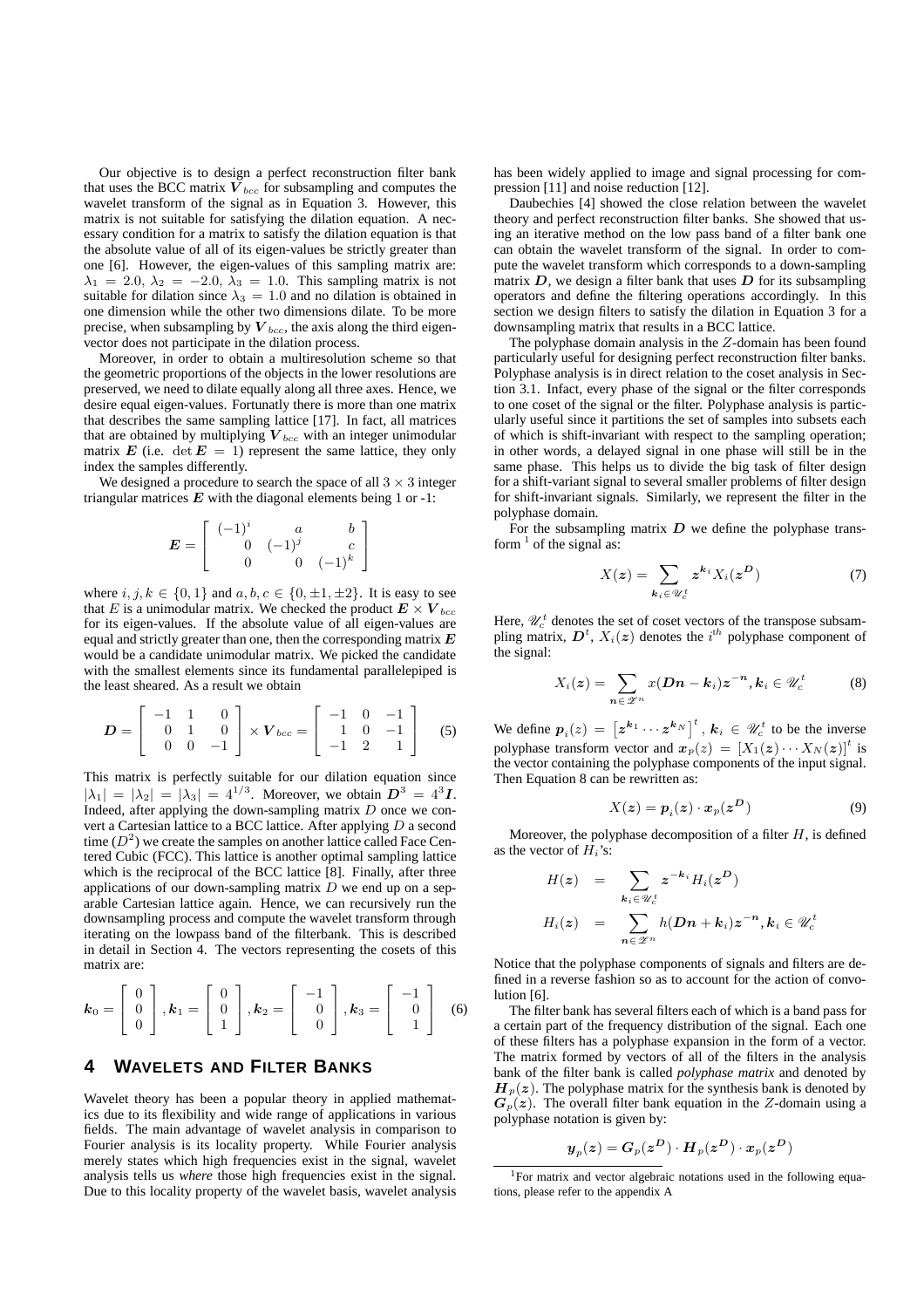In this equation,  $x_p$  denotes the signal in the polyphase domain. Polyphase decomposition not only enables a parallel implementation of the algorithm parallel but also simplifies the filter design process, which leads to easier understanding.

Kovacevic [6], proves that:

- Alias cancellation is achieved if and only if  $p_i$  is the left eigenvector of the product  $G_pH_p$
- Perfect reconstruction is achieved if and only if the eigen-<br>  $k = k$ value associated with  $p_i$  is a monomial:  $z$
- Perfect reconstruction with an FIR filter is achieved if and only if the determinant of the polyphase matrix is a monomial:det  $\boldsymbol{H}_p(z) = z^{-k}$

#### **4.1 Polyphase Analysis**

Using our down-sampling matrix of Section 3.2 we experience a data reduction by a factor of 4. Hence  $N = 4$  for this particular case of a BCC down-sampling matrix. Therefore, there are going to be four polyphase components in the signal as well as our filters:

$$
h_i(n_1, n_2, n_3) = h(Dn + k_i)
$$
  
\n
$$
h_0(n_1, n_2, n_3) = h(-n_1 - n_3, n_1 - n_3, -n_1 + 2n_2 + n_3)
$$
  
\n
$$
h_1(n_1, n_2, n_3) = h(-n_1 - n_3, n_1 - n_3, -n_1 + 2n_2 + n_3 + 1)
$$
  
\n
$$
h_2(n_1, n_2, n_3) = h(-n_1 - n_3 - 1, n_1 - n_3, -n_1 + 2n_2 + n_3)
$$
  
\n
$$
h_3(n_1, n_2, n_3) = h(-n_1 - n_3 - 1, n_1 - n_3, -n_1 + 2n_2 + n_3 + 1)
$$

The transpose of our down-sampling matrix  $D$  is:

$$
D^{t} = \left[ \begin{array}{rrr} -1 & 1 & -1 \\ 0 & 0 & 2 \\ -1 & -1 & 1 \end{array} \right]
$$

Using the algorithm discussed in Section 3.1 we can derive the vectors representing the cosets of  $D^t$ :

$$
\boldsymbol{k}_0 = \left[ \begin{array}{c} 0 \\ 0 \\ 0 \end{array} \right], \boldsymbol{k}_1 = \left[ \begin{array}{c} 0 \\ 1 \\ 0 \end{array} \right], \boldsymbol{k}_2 = \left[ \begin{array}{c} -1 \\ 1 \\ 0 \end{array} \right], \boldsymbol{k}_3 = \left[ \begin{array}{c} 0 \\ 0 \\ -1 \end{array} \right]
$$

### **4.2 Filter Design**

We have all the necessary information to define filters of a perfect reconstruction filter bank. The family of filters that can be designed for non-separable wavelets can be studied in detail. The non-separability brings about attractive properties that does not exist with separable methods. For instance, for any filter (other than Haar filters) the conditions of linear phase and orthogonality cannot coexist in a separable solution. However, in the non-separable case, one can design filters that are both orthogonal and have linear phase [6].

In [6] they design various families of orthogonal and linear phase non-separable wavelets for two-channel subsampling. In this paper we examine the Haar filter  $2$  in the non-separable scheme using four channel subsampling since det  $D = 4$ . The low-pass Haar filter is simply averaging the phases of the signal. The high pass filters encode the error from linearly predicting each of the phases with the average. This analogy is formally discussed in lifting schemes [[14] [16] [15]]. In the traditional case of down-sampling by two,

the one dimensional low-pass and high-pass Haar filter results in the following polyphase representation:

$$
\boldsymbol{h0}_p(z) = 1/2 \left[ \begin{array}{c} 1 \\ 1 \end{array} \right], \boldsymbol{h1}_p(z) = 1/2 \left[ \begin{array}{c} 1 \\ -1 \end{array} \right]
$$

The polyphase matrix for the analysis bank is:

$$
\boldsymbol{H}_p(z) = 1/2 \left[ \begin{array}{cc} 1 & 1 \\ 1 & -1 \end{array} \right]
$$

For multidimensional signal processing we can extend the idea of linear prediction and the prediction errors for the filter design problem. For BCC subsampling with four phases, we would need to partition the frequency distribution of the signal into four bands, hence we design four bandpass filters as:

$$
h0_p(z) = 1/4 \begin{bmatrix} 1 \\ 1 \\ 1 \\ 1 \end{bmatrix}, h1_p(z) = 1/4 \begin{bmatrix} 3 \\ -1 \\ -1 \\ -1 \end{bmatrix}
$$

$$
h2_p(z) = 1/4 \begin{bmatrix} -1 \\ 3 \\ -1 \\ -1 \end{bmatrix}, h3_p(z) = 1/4 \begin{bmatrix} -1 \\ -1 \\ 3 \\ -1 \end{bmatrix}
$$

Hence, the polyphase matrix for the analysis bank can be written:

$$
\boldsymbol{H}_p(\boldsymbol{z}) = 1/4 \left[ \begin{array}{rrrr} 1 & 1 & 1 & 1 \\ 3 & -1 & -1 & -1 \\ -1 & 3 & -1 & -1 \\ -1 & -1 & 3 & -1 \end{array} \right] \tag{10}
$$

resulting in the following inverse for the synthesis polyphase matrix:

$$
G_p(z) = \begin{bmatrix} 1 & 1 & 0 & 0 \\ 1 & 0 & 1 & 0 \\ 1 & 0 & 0 & 1 \\ 1 & -1 & -1 & -1 \end{bmatrix}
$$
 (11)

which satisfy all of the three conditions in Section 4 for alias cancellation and perfect reconstruction with FIR filters, since  $G(z)$ .  $H(z) = I$ , where I denotes the identity matrix.

#### **5 IMPLEMENTATION**

In this section we discuss the algorithm developed for polyphase decomposition and Haar wavelet transform for the BCC subsampling matrix. Also, we will discuss the rendering methods that were used to obtain images of the datasets subsampled by our method.

#### **5.1 Filter Bank**

The implementation of our filter bank is considerably simplified by the polyphase decomposition theory that was discussed in Section 4. There are two main steps that are involved in the analysis section of the filter bank: Polyphase Decomposition, Filtering.

The polyphase decomposition algorithm is simply a vector and matrix division arithmetic once we know the coset vectors of the subsampling matrix.

The top level polyphase decomposition algorithm for subsampling matrix  $D$  is as follows:

$$
N \leftarrow \det \boldsymbol{D}
$$

- $N \leftarrow \det \bm{D}$ <br>**for** each  $[x, y, z]$  in the volume **do**  $[q,r] \leftarrow \textit{DIVIDE}([x,y,z]',\boldsymbol{D})$ 
	- **for** each  $i \leftarrow 0 \dots N 1$  **do**

<sup>&</sup>lt;sup>2</sup>In this paper we limit ourselves to Haar filters for the simplicity of the filter construction. Higher-order filters will further improve our results. However, we found that even Haar filters result in superior down-sampled data sets.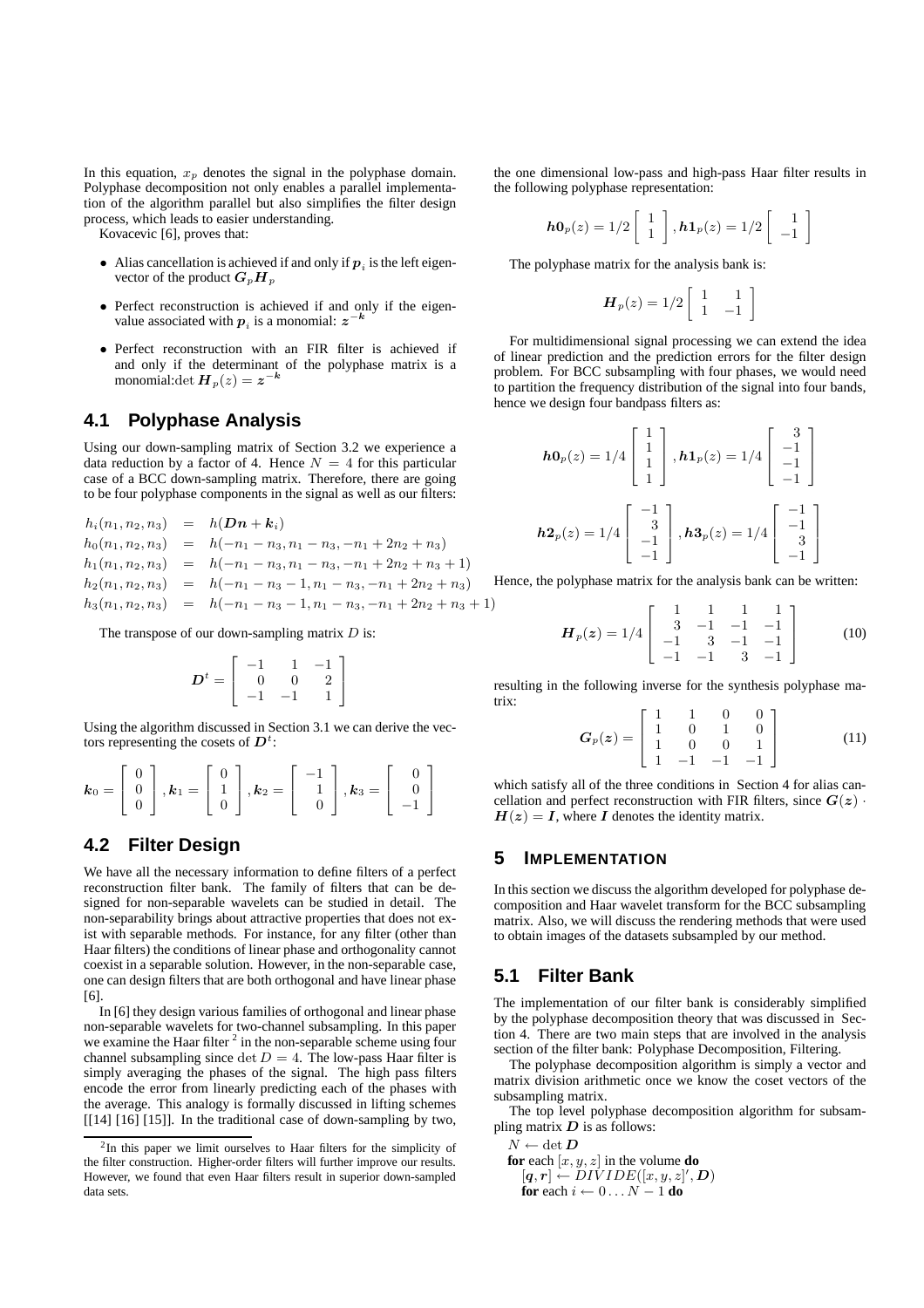```
if r == Cost[i] then
       Phase[i](q) \leftarrow volume(x, y, z)break
     end if
  end for
end for
```
Also, the division algorithm is application of Cramer's rule:

 $function [q, r] \leftarrow DIVIDE(n, D)$  $N \leftarrow |\det \bm{D}|$  $q1 \leftarrow det[\mathbf{n} | D(:,2) | D(:,3)]$  $q2 \leftarrow \det [D(:,1) | n | D(:,3)]$  $q3 \leftarrow \det [D(:,1) | D(:,2) | n]$ <br>  $\boldsymbol{r} \leftarrow mod([q1q2q3]', N)$  $q \leftarrow ([q1q2q3]^{\prime}-r)/N$  $\vec{r} \leftarrow \vec{D} \times \vec{r} / N$ 

Once the original volume decomposed into its four phases, we can obtain the various bands of the analysis section by multiplying the polyphase vector, by the polyphase matrix developed in Section 4.2. The following piece of code performs the Haar decomposition:

 $function$  Band  $\leftarrow$  HAAR(Phase)  $Band[0] \leftarrow 1/4 \sum_{i=1}^{4} Phase[i]$  $Band[1] \leftarrow Phase[0] - Band[0]$  $Band[2] \leftarrow Phase[1] - Band[0]$  $Band[3] \leftarrow Phase[2] - Band[0]$ 

Basically, the function  $HAAR$  averages the phases and stores the average in band 0. The other three bands are the details (wavelet coefficients) which are the error of predicting the phases from their average. The synthesis of the filter bank is similarly implemented in the reverse order.

### **5.2 Rendering Method**

In order to evaluate the quality of our novel down-sampling method, we compare our method with a traditional separable method. The separable method applies a filtering and downsampling step in each coordinate axis independently. In order to have a fair comparison we create a downsampled version of the data with the same number of samples, i.e. on forth of the original samples. Hence we have to downsample by a factor of  $\sqrt[3]{4}$  in each direction. The filter we are using is linear interpolation along the three axis; this choice of filter is only fair for comparison with the Haar filtering that is used for the non-separable subsampling.

In order to compare the downsampled data obtained from BCC downsampling and separable Cartesian downsampling, we used several methods to render the resulting data. We used the splatting method developed by [8] and the hardware accelerated texture slice rendering method in [10]. We also developed our own raycasting program in which we used a spherical kernel for interpolation purposes on the BCC lattice and the Cartesian lattice. While the results of the comparison between BCC and Cartesian subsampled data are consistent across different rendering methods, none of the existing methods are able to fully take advantage of the high frequencies existing in the BCC subsampled data. In order to do proper interpolation in the BCC lattice, and hence to obtain more accurate renditions of BCC sampled data, one needs to find the appropriate interpolation filter that cuts the voronoi cell of the frequency transform of the BCC lattice (which happens to be an FCC lattice). This problem remains to be studied.

For our purposes we simply use a linear approximation, i.e. we use a spherical extention of the cone filter. The radial filter that we use is described by Equation 12

$$
h(x, y, z) = \max(0, RADIUS - \sqrt{x^2 + y^2 + z^2})
$$
 (12)

The RADIUS of the kernel is dependent on the lattice that it is resampling. The extent of the radial kernel for the BCC lattice is chosen to be  $R_{bcc} = 2$  as that is the radius of the rhombic dodeca hedron surrounding a BCC lattice point. However, the volume of the frequency domain representation of the data on the BCC lattice  $\frac{1}{2}$  larger than the volume of the spectrum of the Cartesian data [8]. We also know that the radius of the kernel in space domain has an inverse relation with the radius of its support in frequency domain. Therefore, to be fair to the Cartesian the radial kernel chosen for the Cartesian rendering is set to be  $R_{cc} = 2\sqrt[6]{2}$ .

#### **6 RESULTS**

In this section we will present the images obtained from our raycasting method discussed in Section 5.2. We subsampled several datasets  $3$  to get conclusive results on the superiority of the images obtained by our BCC subsampling method.

The renditions of the original volumes are demonstrated in Figure 4

The downsampled versions of these datasets were computed using the algorithms discussed in the Section 5.1. The images in the Figures 1, 5 and 6 show the images of the rendered subsampled datasets. The image on the left is the Cartesian subsampling method and the figure on the right is the BCC subsampled dataset.

For the Engine dataset in Figure 1 the overall specular contrast of the BCC image suggests the higher frequencies preserved by the BCC subsampling method. Moreover, the details are visible around the circular areas of the pistons. Similarly, on the UNC Brain dataset in Figure 6, it is interesting to notice that the BCC images is slightly more detailed as predicted; this is specially noticeable on the areas around the eyebrows, lips and on the cheeks.

The original hydrogen atom model in Figure 4 has some high frequencies (mostly artifacts) due to the reconstruction process which was used to create it. The fidelity of the BCC subsampling method is shown in Figure 5 as all of those details are lost in the left image and some of the high frequencies are preserved on the right image.

### **7 CONCLUSIONS AND FUTURE WORK**

We have examined and developed the mathematical framework for designing and developing filter bank theory for the BCC sampling lattice. This is an important step towards making the efficient BCC lattice a viable alternative to the commonly used Cartesian sampling systems.

We have successfully created a BCC sampling matrix and the corresponding filter bank for Haar wavelets, which resulted in downsampled version of an original Cartesian data set of superior fidelity over comparable separable (Cartesian) downsampling methods. One strength of our method is that it can be directly applied to an existing Cartesian lattice without any apriori resampling operations. Furthermore our method is computationally more efficient than comparable separable downsampling methods.

There are various areas that need further investigation and study. Designing higher order wavelets than the Haar wavelets is a challenging task. There have been studies of higher order wavelets for non-separable wavelet transforms for the case of two-channel subsampling [3] [6]; however, this area is not well studied for the case of four-channel subsampling that is the case for BCC subsampling (det  $D = 4$ ) as discussed in this paper. In this paper we have demonstrated how to obtain the smallest in the family of nonseparable four-channel wavelets. However, comparing higher order wavelets with the corresponding order of wavelets in the separable

<sup>&</sup>lt;sup>3</sup>The original datasets are obtained from www.volvis.org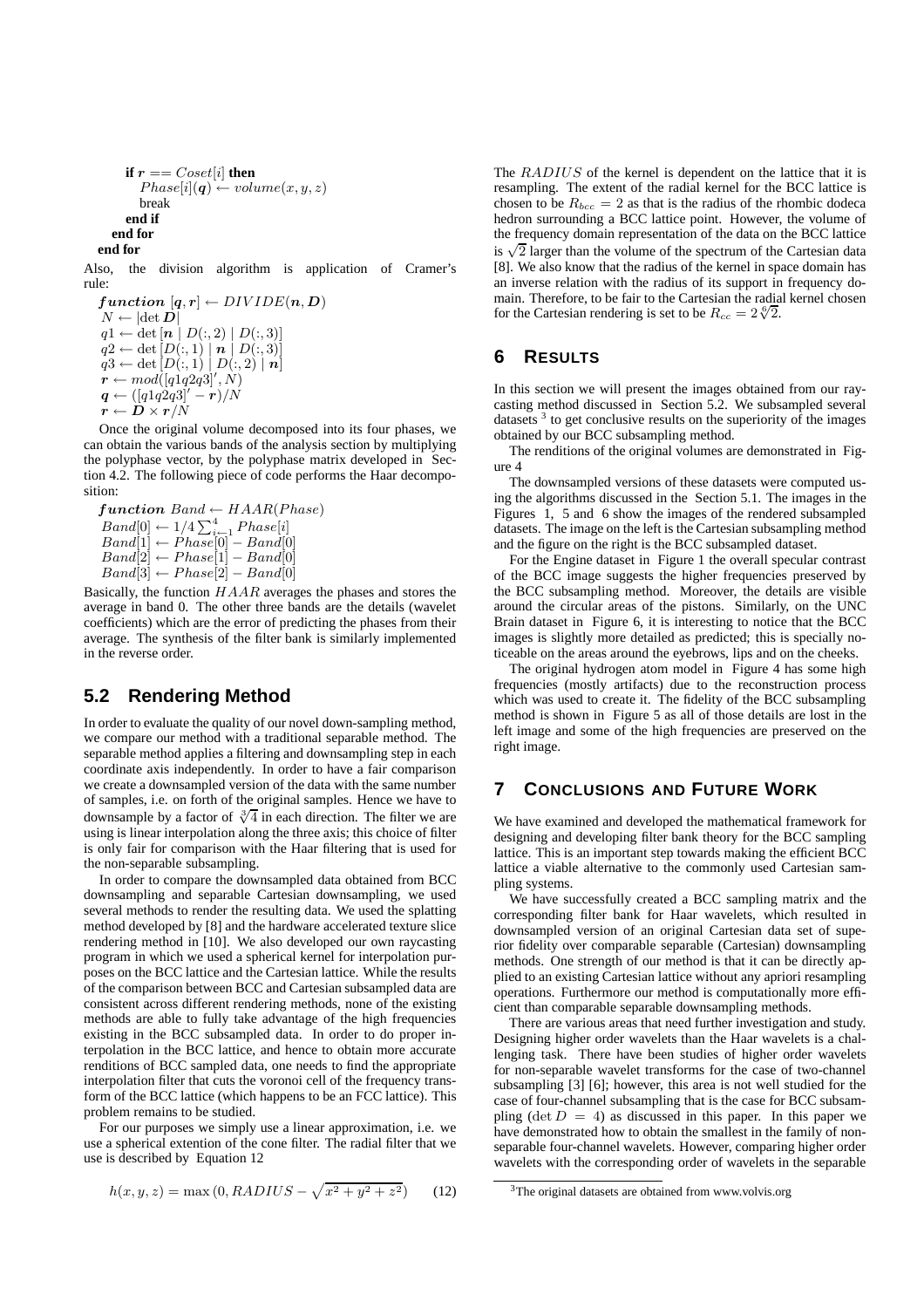

Figure 4: Original datasets: (a) Engine(256  $\times$  256  $\times$  128) (b) Hydrogen Atom (128  $\times$  128  $\times$  128) (c) UNC Brain (256  $\times$  256  $\times$  145)



Figure 5: Hydrogen Atom, separable subsampling (left) and our non-separable subsampling(right)

schemes would give rise to a wider range of options when selecting wavelets for BCC lattices.

In terms of wavelet based compression techniques [11], further investigation is required to determine how the optimality of the underlying sampling lattice affects the quality and the ratio of the compression. The existing wavelet based denoising techniques should be examined for possible advantages, when applied to the non-separable scheme.

Another research direction that demands closer attention is the issue of interpolation when trying to display BCC sampled data. Investigating various families of filters on the Voronoi cell of the reciprocal of the BCC lattice would result in more efficient filters that will in turn reveal more advantages of the BCC sampled data.

### **A NOTATIONS**

In this appendix we establish the mathematical notation used throughout the paper. The notation closely follows that used in [6].

- Boldface lower (upper) case letters denote vectors (matrices).
- Raising an n-dimensional complex vector  $z = [z_1 \dots z_n]^t$  to an n-dimensional integer vector  $\mathbf{k} = [k_1 \dots k_n]^t$  is an scalar

which denotes componentwise operations:

$$
\boldsymbol{z}^{\boldsymbol{k}}=z_1^{k_1}z_2^{k_2}\ldots z_n^{k_n}
$$

- $\bullet$   $\mathscr{Z}^n$  denotes the space of n-dimensional integer vectors.
- The Z-transform of a discrete sequence  $h(\mathbf{k}) =$  $h(k_1, \ldots, k_n)$  is defined as:

$$
H(z) = \sum_{\mathbf{k} \in \mathscr{Z}^n} h(\mathbf{k}) z^{-\mathbf{k}}
$$

• Raising a vector  $z$  to a matrix power  $D$  is defined as:

$$
\boldsymbol{z}^{\boldsymbol{D}} = [\boldsymbol{z}^{\boldsymbol{d}_1}, \boldsymbol{z}^{\boldsymbol{d}_2}, \ldots, \boldsymbol{z}^{\boldsymbol{d}_n}]^t
$$

where  $d_i$  is the  $i^{th}$  column of the matrix  $D$ .

#### **REFERENCES**

[1] Hamish Carr, Thomas Theußl, and Torsten Möller. Isosurfaces on Optimal Regular Samples. *Joint EUROGRAPHICS and IEEE TCVG Symposium on Visualization*, May 2003.